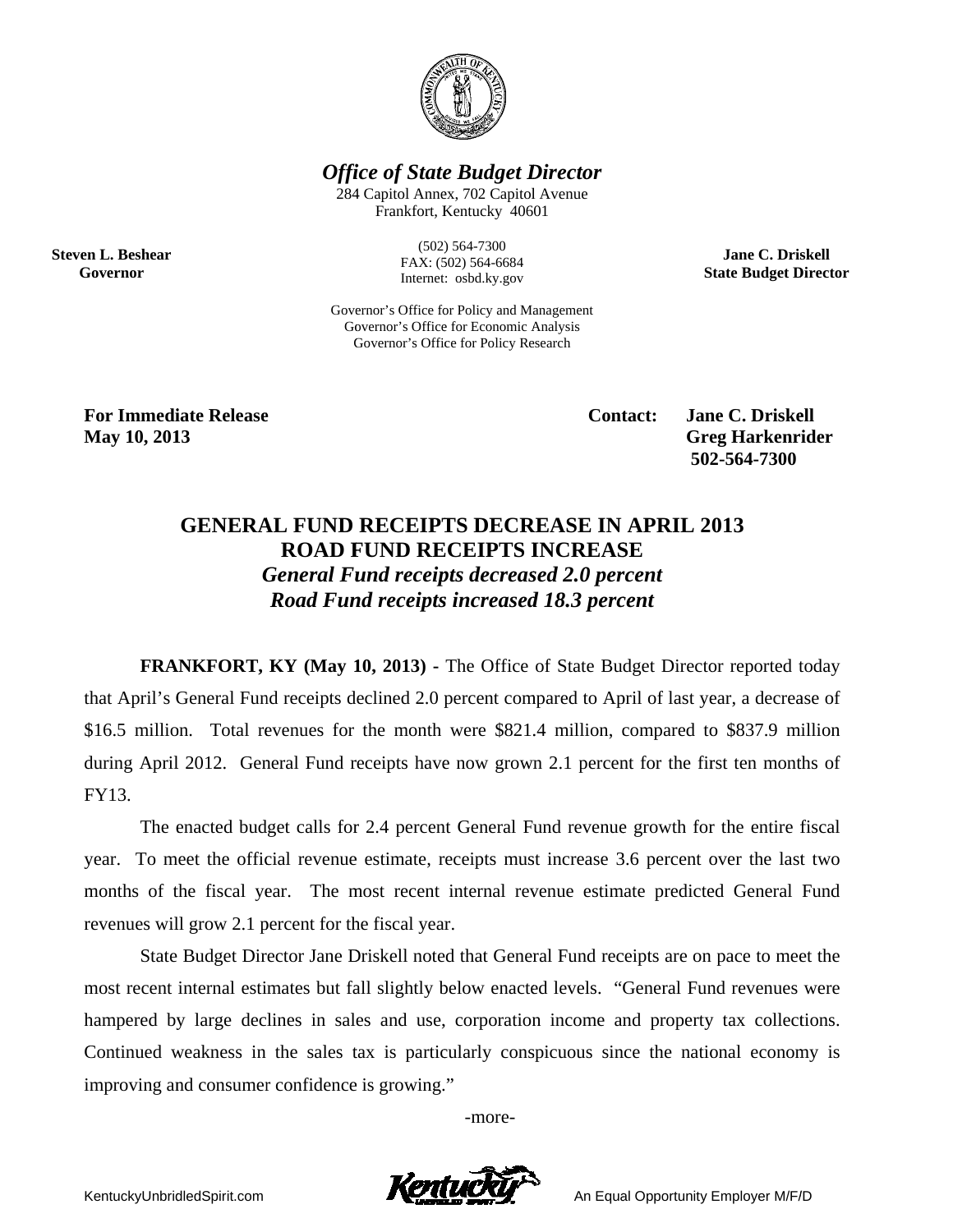Among the major accounts:

- Sales and use tax receipts decreased 7.3 percent for the month and have declined 1.5 percent year-to-date.
- Corporation income tax receipts fell 89.7 percent but have increased 2.8 percent for the year.
- Individual income tax collections rose 5.5 percent in April and have grown 5.6 percent though the first ten months of FY13.
- Property tax collections fell 53.5 percent but are up 3.9 percent year-to-date.
- Cigarette tax receipts grew 22.2 percent but have declined 3.0 percent year-to-date.
- Coal severance tax receipts grew 18.6 percent for the month but are down 22.0 percent through the first ten months of the fiscal year.

Road Fund receipts for April totaled \$143.1 million, an 18.3 percent increase over April 2012 levels. Year-to-date receipts for FY13 are up 4.2 percent. The nominal value of Road Fund receipts, \$143.1 million, set a new all-time record for monthly receipts. Road Fund receipts were bolstered by record motor vehicle usage tax receipts. The official Road Fund revenue estimate calls for revenues to grow 3.9 percent for the fiscal year. Based on year to-date tax collections, revenues must increase 2.5 percent for the remainder of the year to meet the official revenue estimate. The most recent internal revenue estimate predicted revenues will grow 1.3 percent for the year. Among the accounts, motor fuels rose 5.4 percent over April 2012 levels. Motor vehicle usage revenue increased 34.8 percent, and license and privilege receipts increased 33.9 percent over April 2012 levels.

-30-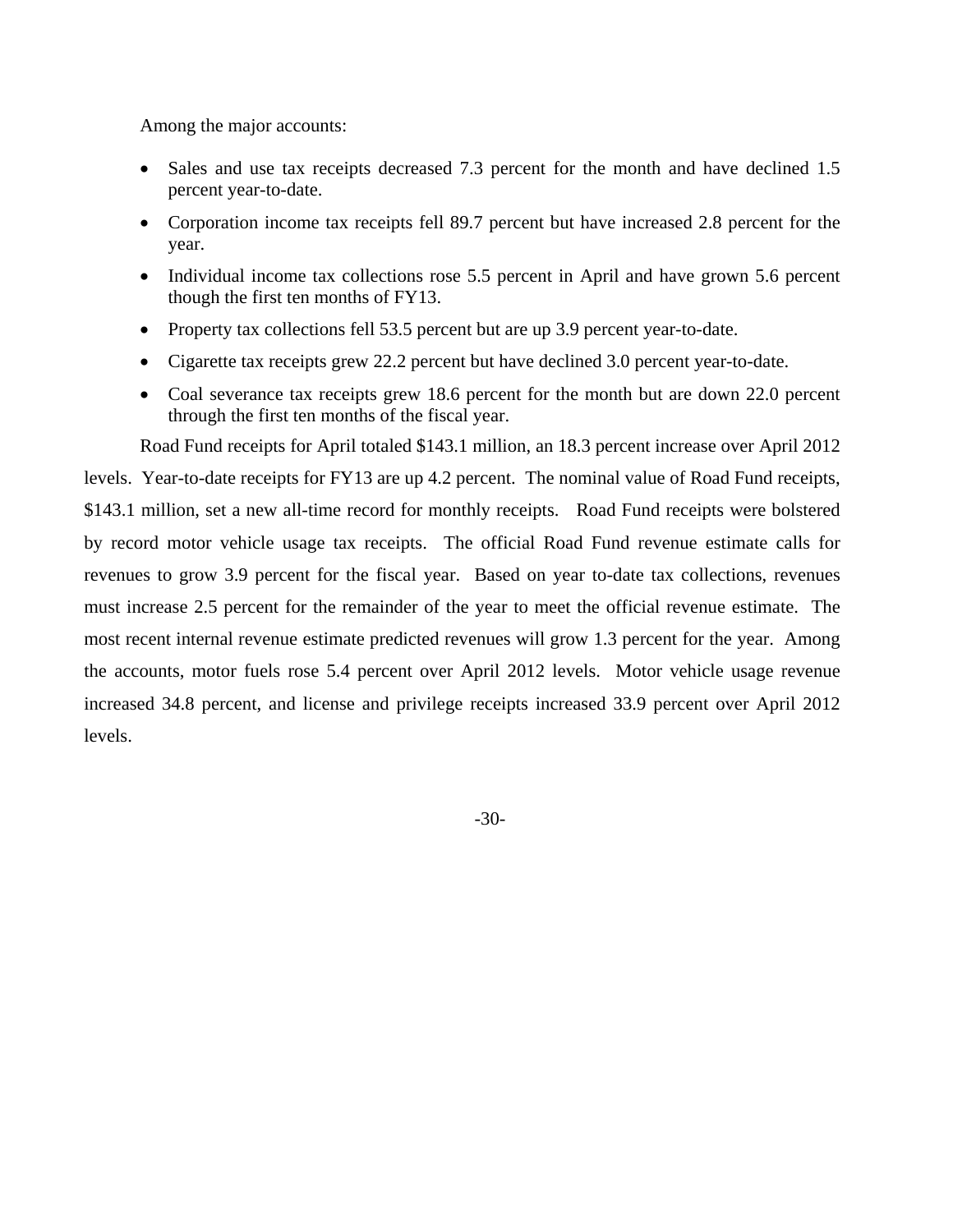## Volume 52 Number 10

## **KENTUCKY STATE GOVERNMENT REVENUE 1. GENERAL FUND REVENUE**

|                                                    | <b>APRIL</b>          |                        |                   | <b>JULY THROUGH APRIL</b> |                          |                        |  |
|----------------------------------------------------|-----------------------|------------------------|-------------------|---------------------------|--------------------------|------------------------|--|
|                                                    | 2013                  | 2012                   | % Change          | FY 2013                   | FY 2012                  | % Change               |  |
| <b>TOTAL GENERAL FUND</b>                          | \$821,398,906         | \$837,942,127          | $-2.0\%$          | \$7,596,764,811           | \$7,439,415,326          | 2.1%                   |  |
| <b>Tax Receipts</b>                                | \$799,197,783         | \$812,732,794          | $-1.7%$           | \$7,329,928,976           | \$7,190,728,186          | 1.9%                   |  |
| Sales and Gross Receipts                           | \$295,661,592         | \$305,748,335          | $-3.3%$           | \$2,975,481,257           | \$3,003,216,452          | $-0.9%$                |  |
| <b>Beer Consumption</b>                            | 622,419               | 313,067                | 98.8%             | 5,157,101                 | 4,740,130                | 8.8%                   |  |
| <b>Beer Wholesale</b>                              | 4.904.548             | 2,652,987              | 84.9%             | 43,824,190                | 41,820,906               | 4.8%                   |  |
| Cigarette                                          | 21,437,087            | 17,546,810             | 22.2%             | 196,820,004               | 202,915,891              | $-3.0%$                |  |
| <b>Distilled Spirits Case Sales</b>                | 9,606                 | 9,063                  | 6.0%              | 101,068                   | 96,285                   | 5.0%                   |  |
| <b>Distilled Spirits Consumption</b>               | 944,899               | 875,903                | 7.9%              | 9,874,994                 | 9,335,458                | 5.8%                   |  |
| <b>Distilled Spirits Wholesale</b>                 | 2.599.574             | 2,325,838              | 11.8%             | 26,170,371                | 24,342,934               | 7.5%                   |  |
| Insurance Premium                                  | 920,945               | 293,010                | 214.3%            | 95,997,647                | 90,968,939               | 5.5%                   |  |
| Pari-Mutuel                                        | 273,000               | 124,092                | 120.0%            | 3,187,791                 | 1,853,562                | 72.0%                  |  |
| Race Track Admission                               | 14,851                | $\Omega$               | $---$             | 142,676                   | 158,348                  | $-9.9%$                |  |
| Sales and Use                                      | 255,566,937           | 275,715,515            | $-7.3%$           | 2,504,332,319             | 2,543,231,679            | $-1.5%$                |  |
| Wine Consumption                                   | 217,800               | 190,106                | 14.6%             | 2,372,569                 | 2,254,064                | 5.3%                   |  |
| Wine Wholesale                                     | 1,171,778             | 960,283                | 22.0%             | 12,361,597                | 11,652,014               | 6.1%                   |  |
| <b>Telecommunications Tax</b>                      | 5,234,397             | 3,152,535              | 66.0%             | 57,278,600                | 52,054,973               | 10.0%                  |  |
| <b>Other Tobacco Products</b>                      | 1,741,352             | 1,583,561              | 10.0%             | 17,843,026                | 17,763,690               | 0.4%                   |  |
| <b>Floor Stock Tax</b>                             | 2,398                 | 5,567                  | $-56.9%$          | 17,306                    | 27,580                   | $-37.3%$               |  |
| License and Privilege                              | \$65,607,851          | \$57,652,560           | 13.8%             | \$525,719,322             | \$545,328,600            | $-3.6%$                |  |
| Alc. Bev. License Suspension                       | 40,242                | 22,830                 | 76.3%             | 335,658                   | 226,035                  | 48.5%                  |  |
| Coal Severance                                     | 19,446,063            | 16,391,001             | 18.6%             | 194,318,626               | 249,119,663              | $-22.0%$               |  |
| <b>Corporation License</b>                         | 307,512               | 4,138,181              | $-92.6%$          | (215,958)                 | 4,570,346                |                        |  |
| Corporation Organization                           | 5,833                 | 56,830                 | $-89.7%$          | 94,120                    | 91,589                   | 2.8%                   |  |
| <b>Occupational Licenses</b>                       | 9,904                 | 16,472                 | $-39.9%$          | 69,463                    | 85,804                   | $-19.0%$               |  |
| Oil Production                                     | 802,380               | 496,538                | 61.6%             | 8,659,709                 | 9,437,047                | $-8.2%$                |  |
| Race Track License                                 | 10,500                | 0                      | $---$             | 218,586                   | 206,375                  | 5.9%                   |  |
| <b>Bank Franchise Tax</b>                          | 494.391               | 469,187                | 5.4%              | 98,887,790                | 93,062,519               | 6.3%                   |  |
| Driver License Fees                                | 51,911                | 49,942                 | 3.9%              | 525,319                   | 505,789                  | 3.9%                   |  |
| <b>Minerals Severance</b>                          | 843,920               | 618,832                | 36.4%             | 10,710,409                | 10,928,436               | $-2.0%$                |  |
| Natural Gas Severance                              | 1,512,821             | 1,441,867              | 4.9%              | 11,868,218                | 19,549,047               | $-39.3%$               |  |
| <b>Limited Liability Entity</b>                    | 42,082,373            | 33,950,881             | 24.0%             | 200,247,382               | 157,545,950              | 27.1%                  |  |
| Income                                             | \$422,840,664         | \$422,199,873          | $0.2\%$           | \$3,233,795,873           | \$3,067,568,959          | 5.4%                   |  |
| Corporation                                        | 2,455,200             | 23,751,834             | $-89.7%$          | 250,245,896               | 243,543,869              | 2.8%                   |  |
| Individual                                         | 420,385,464           | 398,448,039            | 5.5%              | 2,983,549,977             | 2,824,025,090            | 5.6%                   |  |
|                                                    |                       |                        |                   |                           |                          |                        |  |
| Property<br><b>Building &amp; Loan Association</b> | \$9,723,919<br>25,238 | \$20,893,047<br>20,000 | $-53.5%$<br>26.2% | \$532,196,227<br>9,418    | \$512,419,759            | 3.9%<br>$\overline{a}$ |  |
| General - Real                                     | 2,351,354             | 2,622,784              | $-10.3%$          | 254,446,463               | (26, 134)<br>247,796,355 | 2.7%                   |  |
| General - Tangible                                 | 10,855,818            | 17,756,544             | $-38.9%$          | 196,023,221               | 189,894,714              | 3.2%                   |  |
| <b>Omitted &amp; Delinquent</b>                    | (3,836,683)           | (1,061,392)            | $\overline{a}$    | 28,554,008                | 14,808,229               | 92.8%                  |  |
| <b>Public Service</b>                              | 323,390               | 1,549,633              | $-79.1%$          | 51,797,656                | 58,618,234               | $-11.6%$               |  |
| Other                                              | 4,803                 | 5,478                  | $-12.3%$          | 1,365,461                 | 1,328,361                | 2.8%                   |  |
|                                                    |                       |                        |                   |                           |                          |                        |  |
| Inheritance                                        | \$2,503,725           | \$3,298,112            | $-24.1%$          | \$31,910,034              | \$33,799,122             | $-5.6%$                |  |
| Miscellaneous                                      | \$2,860,033           | \$2,940,866            | $-2.7%$           | \$30,826,263              | \$28,395,295             | 8.6%                   |  |
| <b>Legal Process</b>                               | 1,712,758             | 1,803,387              | $-5.0%$           | 16,473,491                | 16,757,691               | $-1.7%$                |  |
| T. V. A. In Lieu Payments                          | 1,140,847             | 1,134,988              | 0.5%              | 14,318,772                | 11,572,136               | 23.7%                  |  |
| Other                                              | 6,428                 | 2,491                  | 158.0%            | 34,000                    | 65,468                   | $-48.1%$               |  |
| <b>Nontax Receipts</b>                             | \$22,527,339          | \$25,111,991           | $-10.3%$          | \$264,344,947             | \$246,382,510            | 7.3%                   |  |
| <b>Departmental Fees</b>                           | 3,253,830             | 2,595,629              | 25.4%             | 21,239,664                | 21,570,989               | $-1.5%$                |  |
| PSC Assessment Fee                                 | 660                   | 160                    | 312.5%            | 13,091,944                | 5,438,134                | 140.7%                 |  |
| Fines & Forfeitures                                | 2,272,934             | 2,308,154              | $-1.5%$           | 24,040,444                | 21,417,317               | 12.2%                  |  |
| Income on Investments                              | (95, 411)             | 38,840                 | ---               | 983,628                   | 600,551                  | 63.8%                  |  |
| Lottery                                            | 19,000,000            | 18,000,000             | 5.6%              | 174,266,568               | 173,971,122              | 0.2%                   |  |
| Sale of NOx Credits                                | 4,000                 | 0                      | $---$             | 31,604                    | 20,000                   | 58.0%                  |  |
| Miscellaneous                                      | (1,908,673)           | 2,169,208              | $-188.0%$         | 30,691,096                | 23,364,397               | 31.4%                  |  |
| Redeposit of State Funds                           | (\$326, 216)          | \$97,342               |                   | \$2,490,888               | \$2,304,630              | 8.1%                   |  |